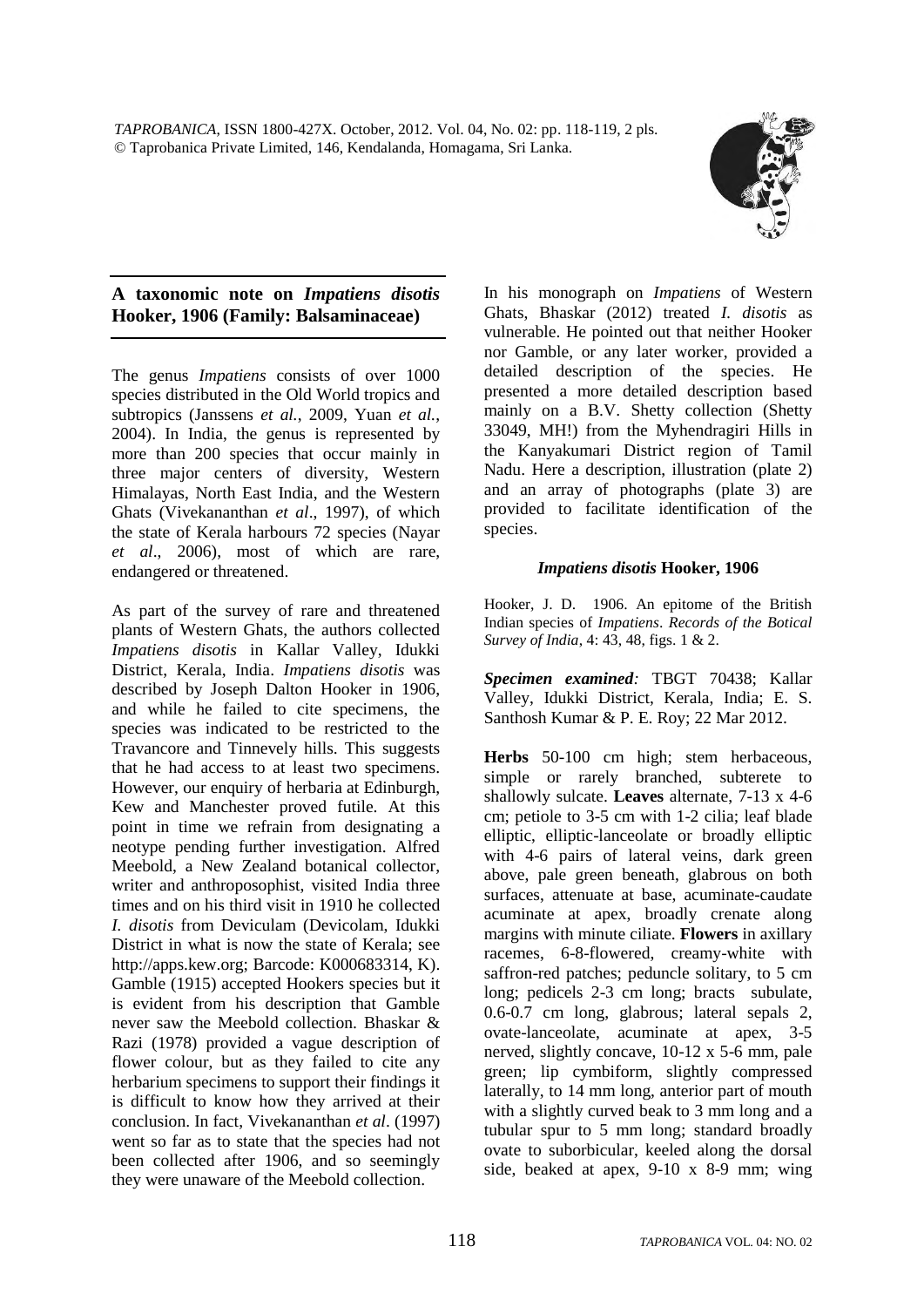petals 3-lobed, 12-16 mm long with basal lobe acuminate at apex and upper lobe ovate-oblong, slightly undulating marginally. **Androecium** 4.5-5 mm long; filaments to 3.5 mm long, glabrous; anthers to 1 mm long. **Ovary** ellipsoid-ovoid, 1.2-1.6 x 0.5-0.6 cm; style short; stigma obtuse apically. **Capsule** 2 cm long, tapering at both ends. **Seeds** 5-9 per capsule, brownish.

### *Flowering:* December – March

*Ecology:* Terrestrial, growing in evergreen forests in association with *Impatiens goughii* (Balsaminaceae), *Sarcandra chloranthoides* (Chloranthaceae) and *Strobilanthes rubicundus* (Acanthaceae) at an altitude of 1400 m.

*Distribution:* India (Kerala and Tamil Nadu), endemic.

*Remarks: Impatiens disotis* is allied to *I. campanulata* Wight by its herbaceous habit, alternate leaves, and a spur that is distinctly shorter than the lip. From that species, *I. disotis*  may be distinguished by its oblong sepals with acute apices (not ovate with narrowly acuminate apices) and by its longer spur (5 cm vs 2-2.5 mm long).

#### **Acknowledgements**

The authors are grateful to the Director (JNTBGRI), P. G. Latha, for use of the facilities and for her encouragement. They are also thankful to J. F. Veldkamp (National Herbarium, Netherlands), The Keeper and The Indian Liaison Officer of the Royal Botanic Gardens, Kew for their consultation, and to the Kerala Forest Department for permission to conduct our research. Finally Steven Janssens (KU Leuven - Belgium) is acknowledged for valuable comments and reviewing.

### **Literature Cited**

Bhaskar, V. and B. A. Razi, 1978. Studies on south Indian *Impatiens* L. II. General. *Indian Journal of Forestry*, 1: 191-198.

Bhaskar, V., 2012. *Taxonomic monograph on Impatiens L. (Balsaminaceae) of Western Ghats, South India. The key genus of endemism*. Centre for Plant Taxonomic Studies, Bangalore: 239.

Gamble, J. S., 1915. *Flora of the Presidency of Madras*. Volume 1, part 1. Adlard & Son, London: 144.

Hooker, J. D. 1906. An epitome of the British Indian species of *Impatiens*. *Records of the Botical Survey of India*, 4: 37-58.

Janssens, S., E. Knox, S. Huysmans, E. Smets and V. Merckx, 2009. Rapid radiation of *Impatiens*  (Balsaminaceae) during Pliocene and Pleistocene: Result of global climate change. *Molecular Phylogenetics and Evolution*, 52: 806-824.

Nayar, T. S., B. Rasiya, N. Mohanan, and G. Raj Kumar, 2006**.** *Flowering plants of Kerala – A handbook*. Tropical Botanic Garden and Research Institute, Thiruvananthapuram: 133.

Vivekananthan, K., N. C. Nair, M. S. Swaminathan and L. K. Ghara, 1997. Balsaminaceae. *Flora of India*, 4: 93-102.

Yuan, Y. -M., Y. Song, K. Geuten, E. Rahelivololona, S. Wohlhauser, E. Fischer, E. Smets and P. Küpfer, 2004. Phylogeny and biogeography of Balsaminaceae inferred from ITS sequences. *Taxon*, 53: 391-403.

*Submitted*: 5 October 2012, *Accepted*: 16 October 2012 Sectional Editor: James L. Reveal

> E. S. Santhosh Kumar  $1,2$ , A. G. Pandurangan  $<sup>1</sup>$  and P. E. Roy  $<sup>1</sup>$ </sup></sup>

<sup>1</sup> Jawaharlal Nehru Tropical Botanic Garden & Research Institute, Palode, Kerala 695562, India E mail: santhoshkumares@gmail.com<sup>2</sup>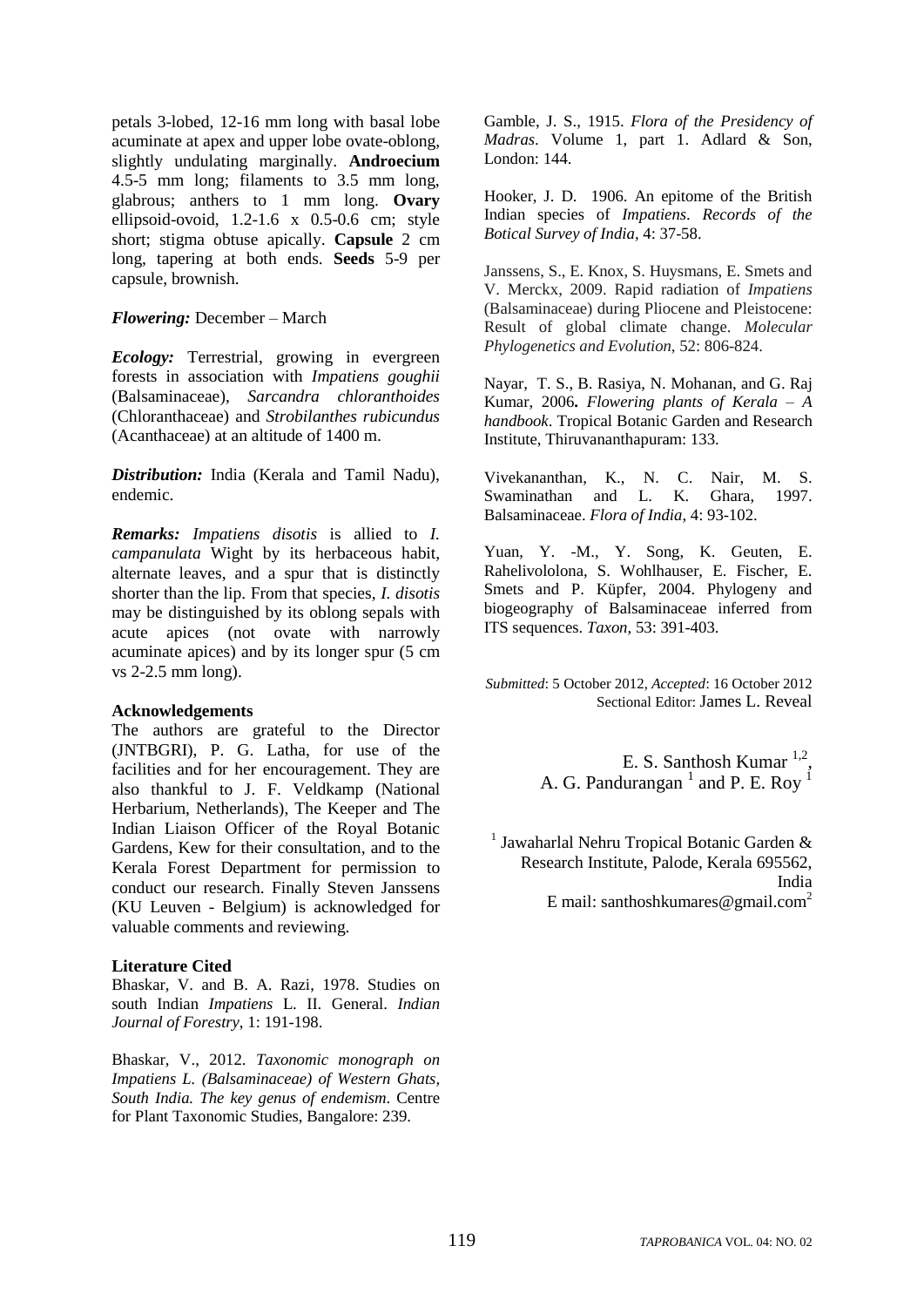# **PLATE 02**